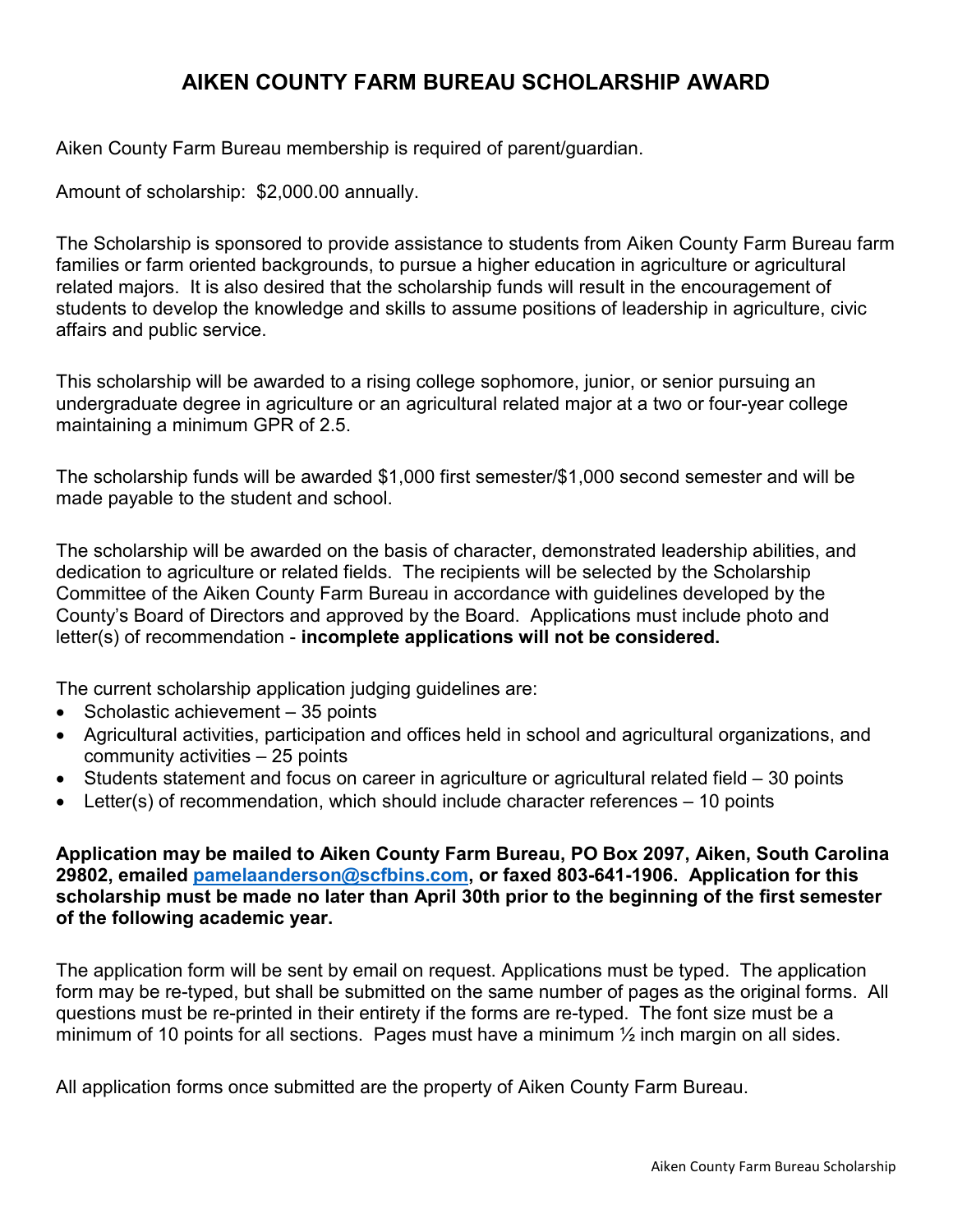2020 APPLICATION FORM **Applicant's initials:** Applicant's initials: **AIKEN COUNTY FARM BUREAU SCHOLARSHIP** sponsored by: **Aiken County Farm Bureau APPLICATIONS MUST BE TYPED**. ATTACH PHOTOGRAPH Farm Bureau Membership # Membership in the name of: Applicant's Name (Last) (First) (Middle Initial) **Address** Telephone Number Age and Age and Age and Age and Age and Age and Age and Age and Age and Age and Age and Age and Age and Age and Age and Age and Age and Age and Age and Age and Age and Age and Age and Age and Age and Age and Age and Age an Parents' Names & Addresses Father **Mother** Parents' Occupation Brothers & Sisters: Age Current status if still Dependent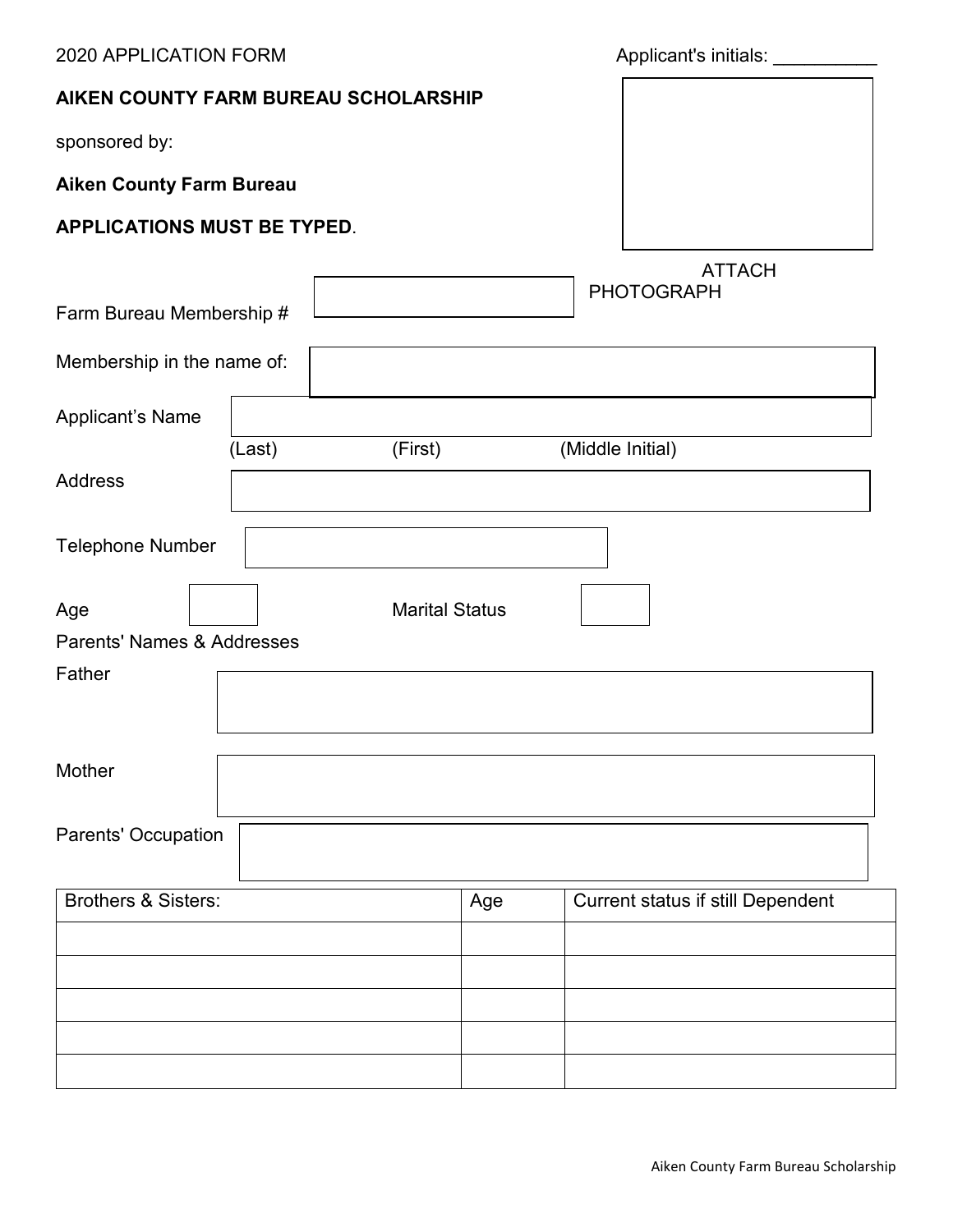# **SCHOLASTIC ACHIEVEMENT**

| <b>High School Information:</b>  |  |
|----------------------------------|--|
| <b>School Name &amp; Address</b> |  |
| <b>Academic Rank in Class</b>    |  |
| <b>School Activities</b>         |  |
|                                  |  |

## **Higher Education:**

| <b>School &amp; Address</b>                                    |  |  |
|----------------------------------------------------------------|--|--|
| Major                                                          |  |  |
| Student ID#                                                    |  |  |
| Class status:                                                  |  |  |
| <b>Rising Sophomore</b>                                        |  |  |
| <b>Rising Junior</b>                                           |  |  |
| <b>Rising Senior</b>                                           |  |  |
| <b>Cumulative Grade Point Ratio</b><br>$(2.5 \text{ minimum})$ |  |  |
| <b>Previous semester GPA</b>                                   |  |  |
| Academic Awards received                                       |  |  |
|                                                                |  |  |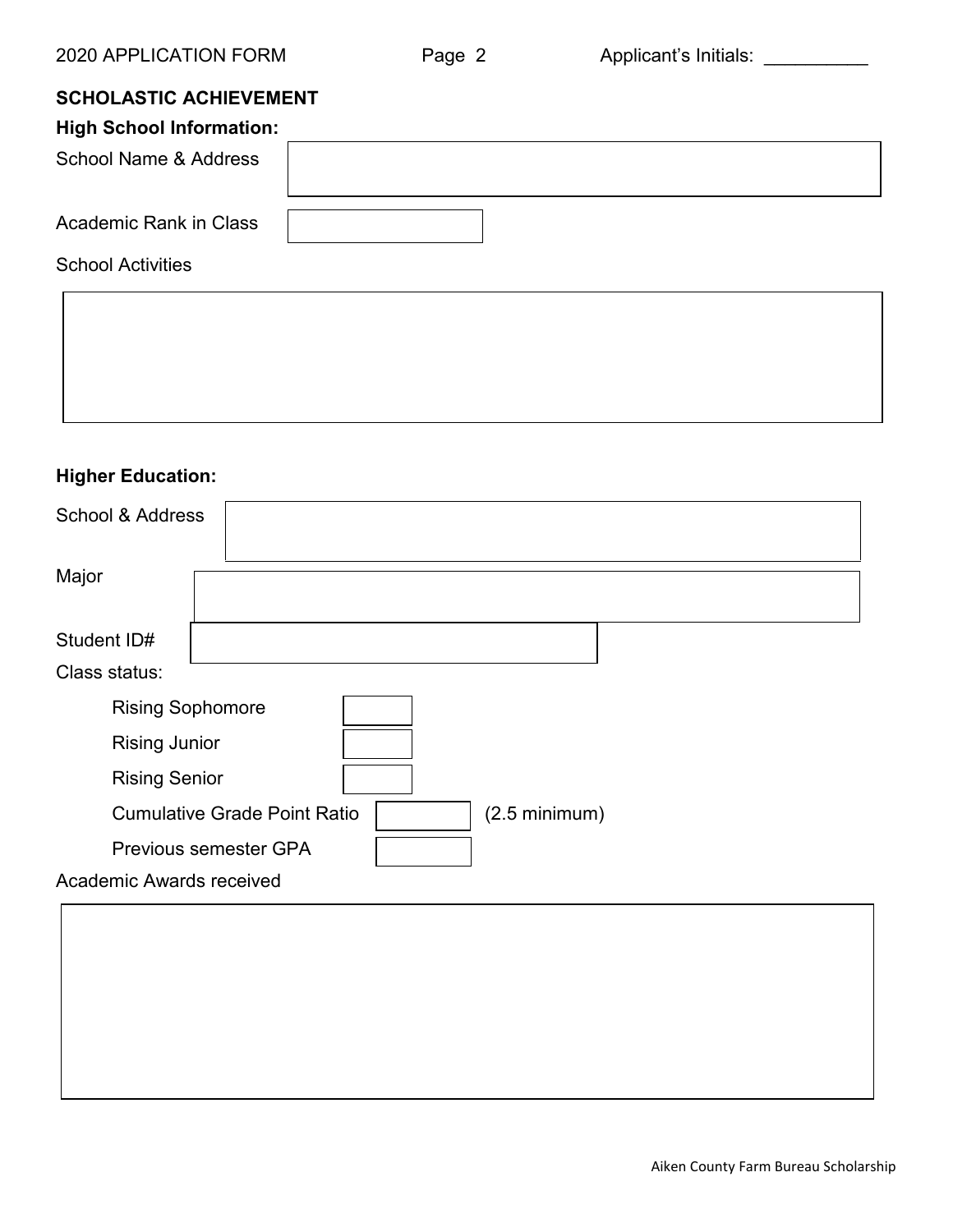Other financial aid or scholarships awarded

### **AGRICULTURAL ACTIVITIES, PARTICIPATION AND OFFICES HELD IN SCHOOL AND AGRICULTURAL ORGANIZATIONS, AND COMMUNITY ACTIVITIES**

School activities (Include any offices held)

### **Church**

#### Work Experience

Farm or Agriculture related